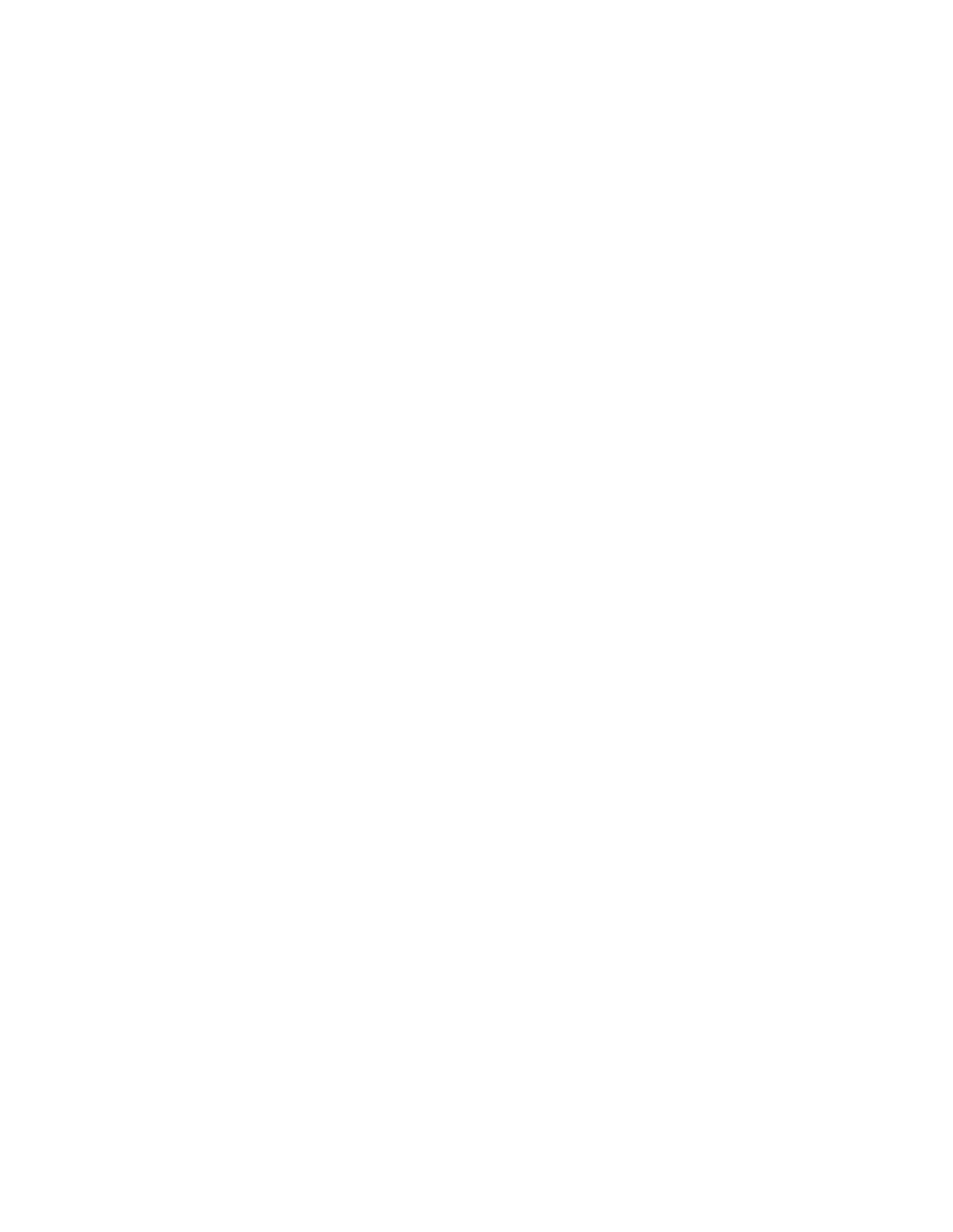

### Work's title

Author's name

ADVISOR: Advisor's name

This thesis is presented as a partial requirement to obtain the degree of DEGREE'S TITLE

> Universidad Sergio Arboleda FACULTY NAME Career name City name Month of Year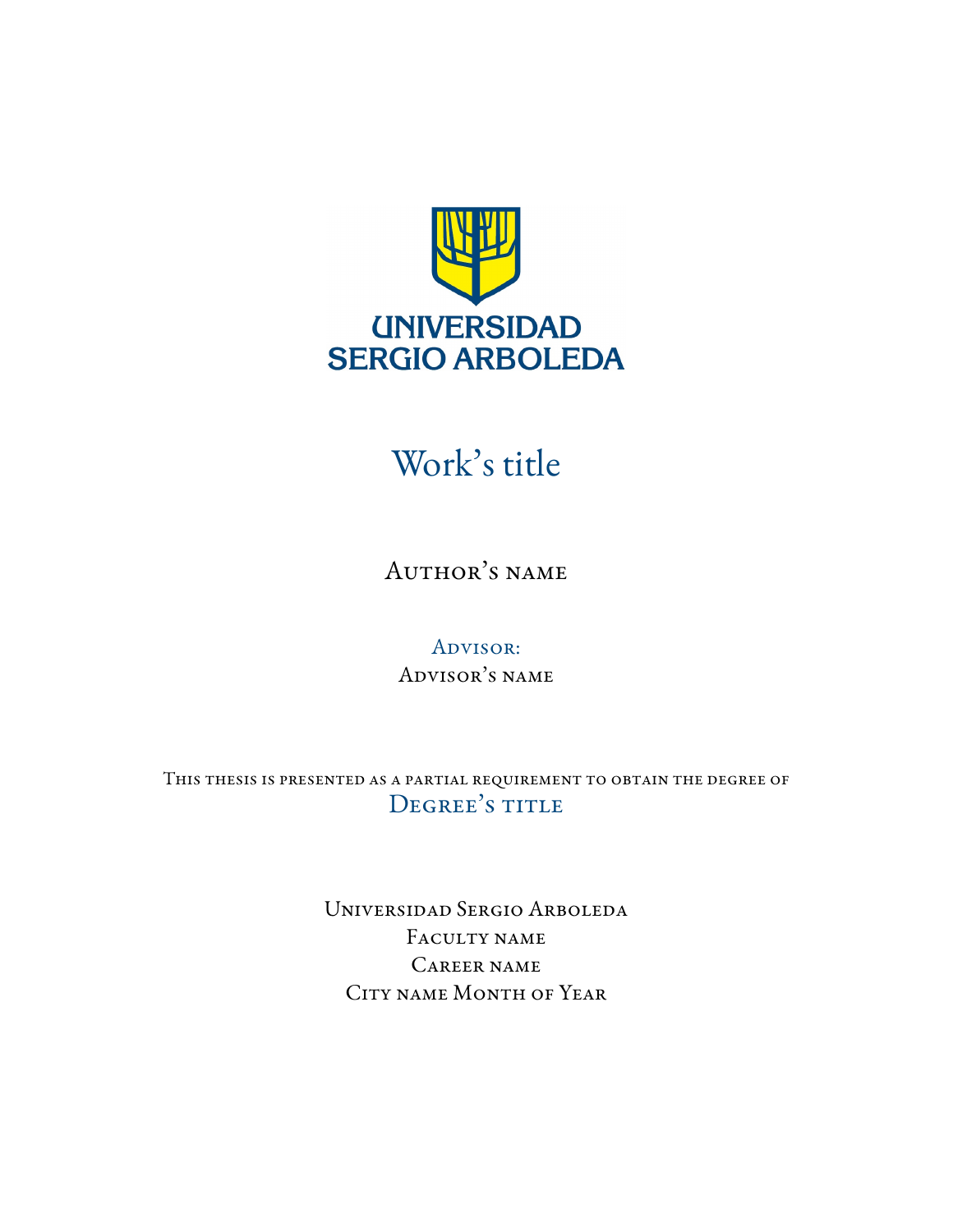© Copyright by Author's name, Year. All rights reserved.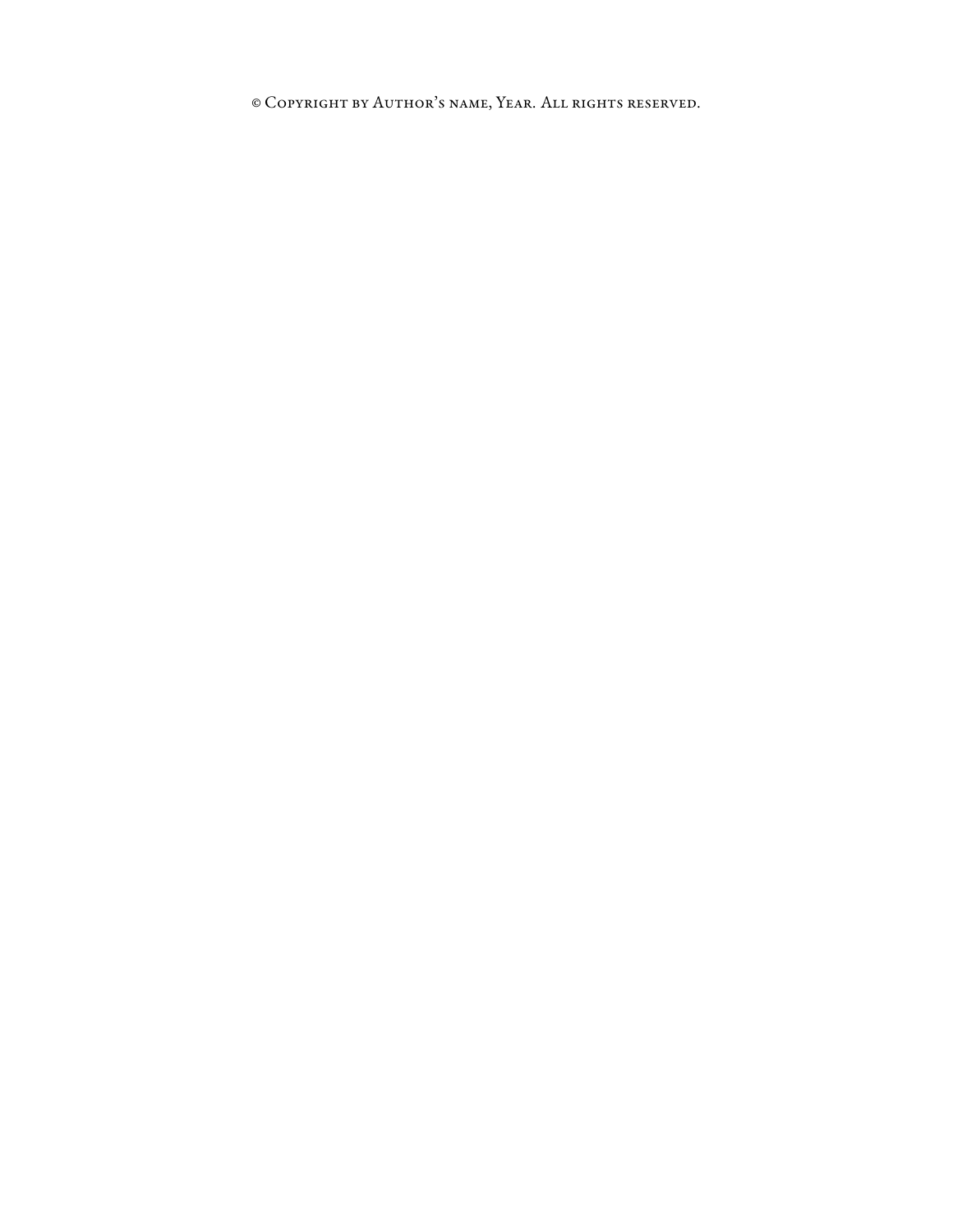#### **ABSTRACT**

<span id="page-4-0"></span>Lorem ipsum dolor sit amet, consectetuer adipiscing elit. Etiam lobortis facilisis sem. Nullam nec mi et neque pharetra sollicitudin. Praesent imperdiet mi nec ante. Donec ullamcorper, felis non sodales commodo, lectus velit ultrices augue, a dignissim nibh lectus placerat pede. Vivamus nunc nunc, molestie ut, ultricies vel, semper in, velit. Ut porttitor. Praesent in sapien. Lorem ipsum dolor sit amet, consectetuer adipiscing elit. Duis fringilla tristique neque. Sed interdum libero ut metus. Pellentesque placerat. Nam rutrum augue a leo. Morbi sed elit sit amet ante lobortis sollicitudin. Praesent blandit blandit mauris. Praesent lectus tellus, aliquet aliquam, luctus a, egestas a, turpis. Mauris lacinia lorem sit amet ipsum. Nunc quis urna dictum turpis accumsan semper.

Lorem ipsum dolor sit amet, consectetuer adipiscing elit. Etiam lobortis facilisis sem. Nullam nec mi et neque pharetra sollicitudin. Praesent imperdiet mi nec ante. Donec ullamcorper, felis non sodales commodo, lectus velit ultrices augue, a dignissim nibh lectus placerat pede. Vivamus nunc nunc, molestie ut, ultricies vel, semper in, velit. Ut porttitor. Praesent in sapien. Lorem ipsum dolor sit amet, consectetuer adipiscing elit. Duis fringilla tristique neque. Sed interdum libero ut metus. Pellentesque placerat. Nam rutrum augue a leo. Morbi sed elit sit amet ante lobortis sollicitudin. Praesent blandit blandit mauris. Praesent lectus tellus, aliquet aliquam, luctus a, egestas a, turpis. Mauris lacinia lorem sit amet ipsum. Nunc quis urna dictum turpis accumsan semper.

Lorem ipsum dolor sit amet, consectetuer adipiscing elit. Etiam lobortis facilisis sem. Nullam nec mi et neque pharetra sollicitudin. Praesent imperdiet mi nec ante. Donec ullamcorper, felis non sodales commodo, lectus velit ultrices augue, a dignissim nibh lectus placerat pede. Vivamus nunc nunc, molestie ut, ultricies vel, semper in, velit. Ut porttitor. Praesent in sapien. Lorem ipsum dolor sit amet, consectetuer adipiscing elit. Duis fringilla tristique neque. Sed interdum libero ut metus. Pellentesque placerat. Nam rutrum augue a leo. Morbi sed elit sit amet ante lobortis sollicitudin. Praesent blandit blandit mauris. Praesent lectus tellus, aliquet aliquam, luctus a, egestas a, turpis. Mauris lacinia lorem sit amet ipsum. Nunc quis urna dictum turpis accumsan semper.

Lorem ipsum dolor sit amet, consectetuer adipiscing elit. Etiam lobortis facilisis sem. Nullam nec mi et neque pharetra sollicitudin. Praesent imperdiet mi nec ante. Donec ullamcorper, felis non sodales commodo, lectus velit ultrices augue, a dignissim nibh lectus placerat pede. Vivamus nunc nunc, molestie ut, ultricies vel, semper in, velit. Ut porttitor. Praesent in sapien. Lorem ipsum dolor sit amet, consectetuer adipiscing elit. Duis fringilla tristique neque. Sed interdum libero ut metus. Pellentesque placerat. Nam rutrum augue a leo. Morbi sed elit sit amet ante lobortis sollicitudin. Praesent blandit blandit mauris. Praesent lectus tellus, aliquet aliquam, luctus a, egestas a, turpis. Mauris lacinia lorem sit amet ipsum. Nunc quis urna dictum turpis accumsan semper.

Lorem ipsum dolor sit amet, consectetuer adipiscing elit. Etiam lobortis facilisis sem. Nullam nec mi et neque pharetra sollicitudin. Praesent imperdiet mi nec ante. Donec ullamcorper, felis non sodales commodo, lectus velit ultrices augue, a dignissim nibh lectus placerat pede. Vivamus nunc nunc, molestie ut, ultricies vel, semper in, velit. Ut porttitor. Praesent in sapien. Lorem ipsum dolor sit amet, consectetuer adipiscing elit. Duis fringilla tristique neque. Sed interdum libero ut metus. Pellentesque placerat. Nam rutrum augue a leo. Morbi sed elit sit amet ante lobortis sollicitudin. Praesent blandit blandit mauris. Praesent lectus tellus, aliquet aliquam, luctus a, egestas a, turpis. Mauris lacinia lorem sit amet ipsum. Nunc quis urna dictum turpis accumsan semper.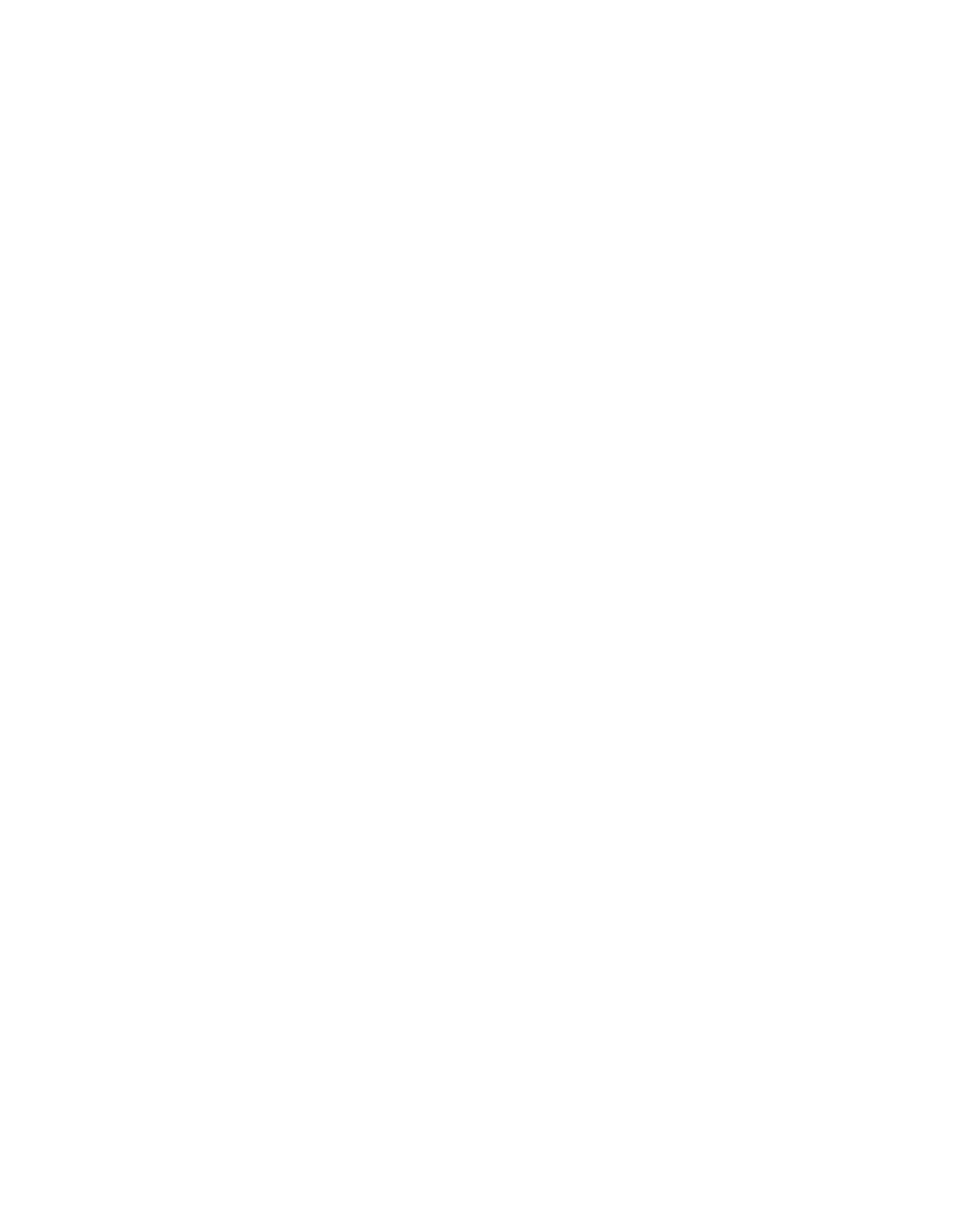DEDICATION PHRASE **V**.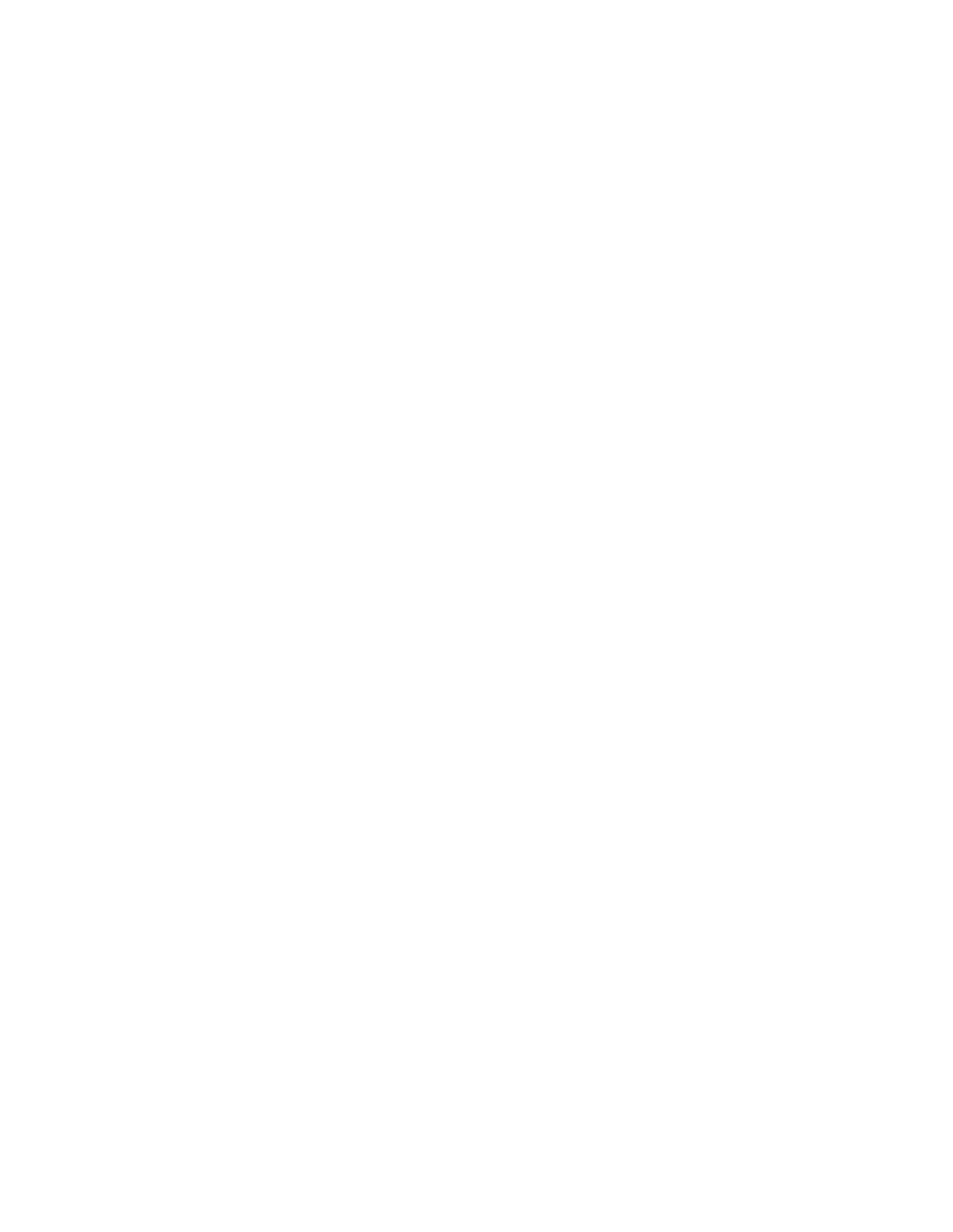## Acknowledgments

Lorem ipsum dolor sit amet, consectetuer adipiscing elit. Etiam lobortis facilisis sem. Nullam nec mi et neque pharetra sollicitudin. Praesent imperdiet mi nec ante. Donec ullamcorper, felis non sodales commodo, lectus velit ultrices augue, a dignissim nibh lectus placerat pede. Vivamus nunc nunc, molestie ut, ultricies vel, semper in, velit. Ut porttitor. Praesent in sapien. Lorem ipsum dolor sit amet, consectetuer adipiscing elit. Duis fringilla tristique neque. Sed interdum libero ut metus. Pellentesque placerat. Nam rutrum augue a leo. Morbi sed elit sit amet ante lobortis sollicitudin. Praesent blandit blandit mauris. Praesent lectus tellus, aliquet aliquam, luctus a, egestas a, turpis. Mauris lacinia lorem sit amet ipsum. Nunc quis urna dictum turpis accumsan semper.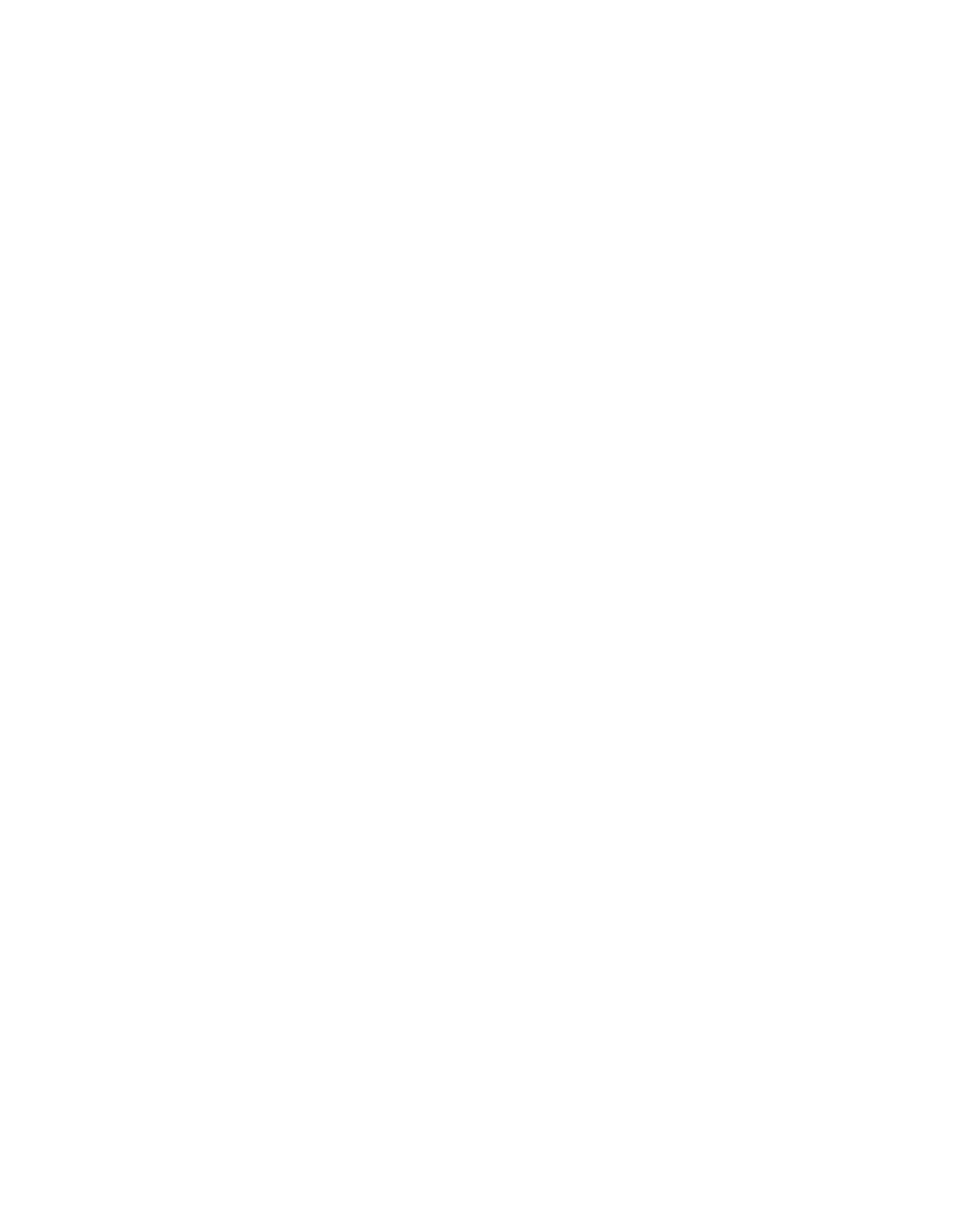### Contents

#### **ABSTRACT**

| I INTRODUCTION                             |   |
|--------------------------------------------|---|
|                                            |   |
| 2 NAME OF THE CHAPTER IN THE CONTENTS LIST | 3 |
|                                            |   |
|                                            |   |
| APPENDIX A APENDIX NAME                    |   |
| REFERENCES                                 |   |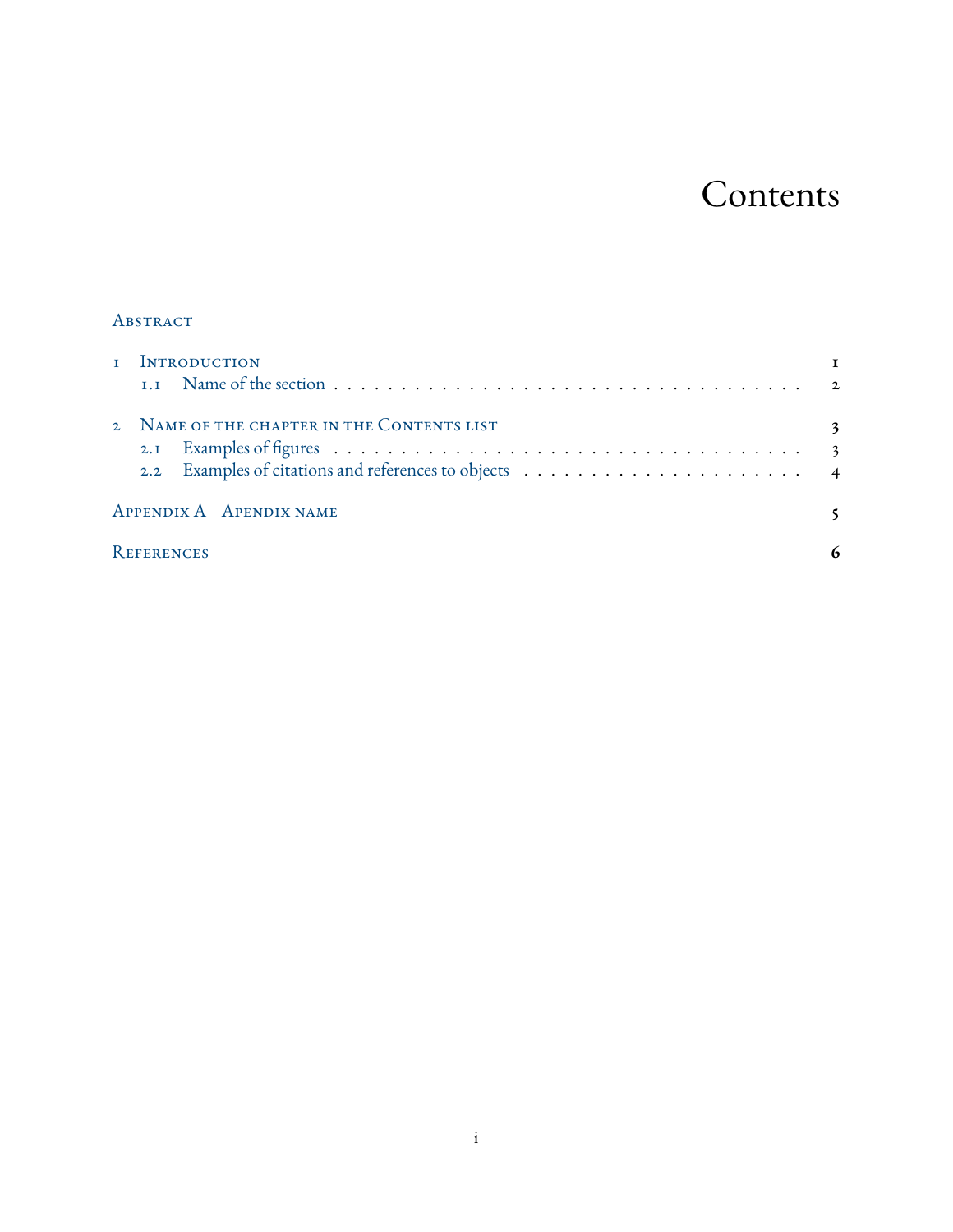## List of figures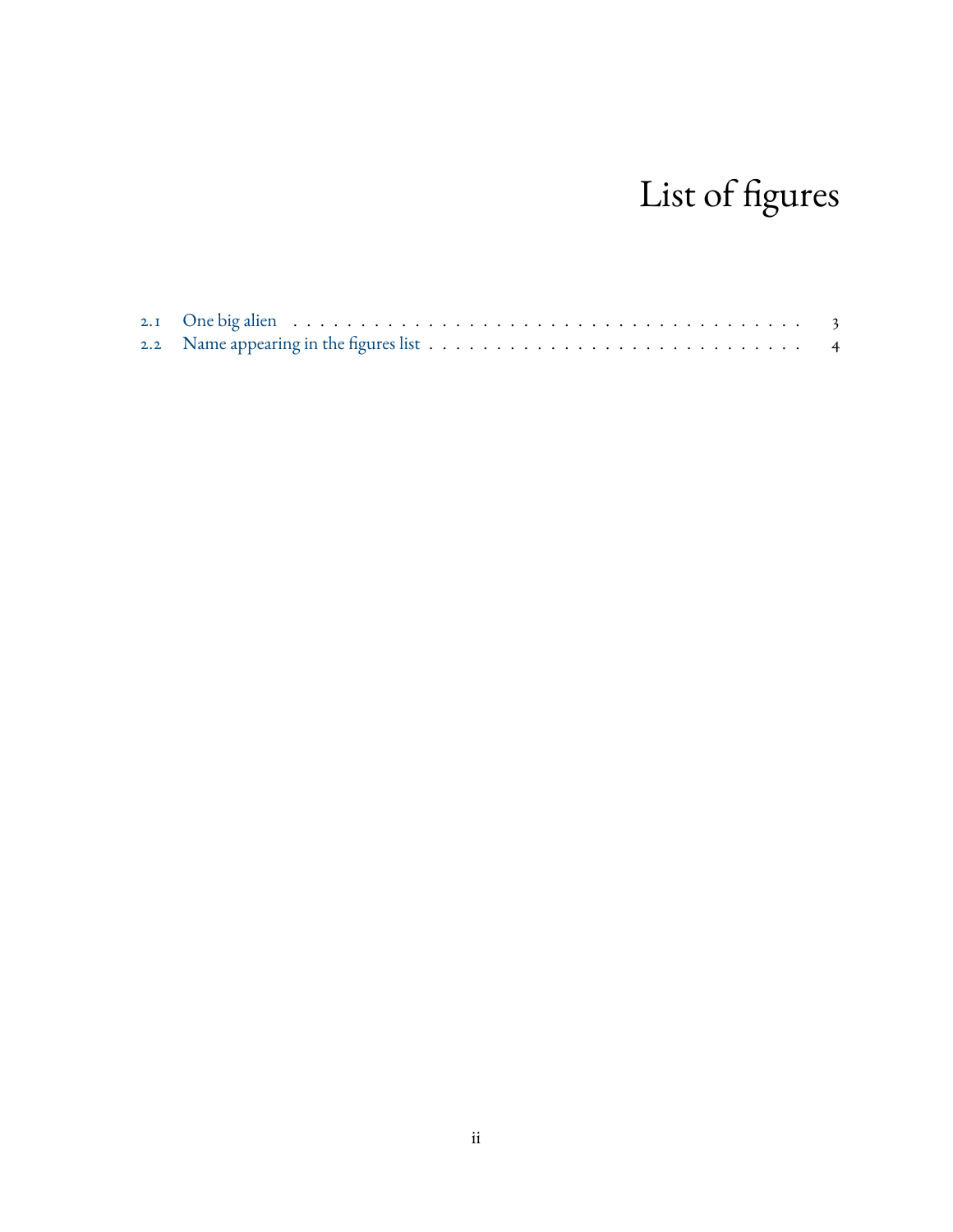## List of codes

|--|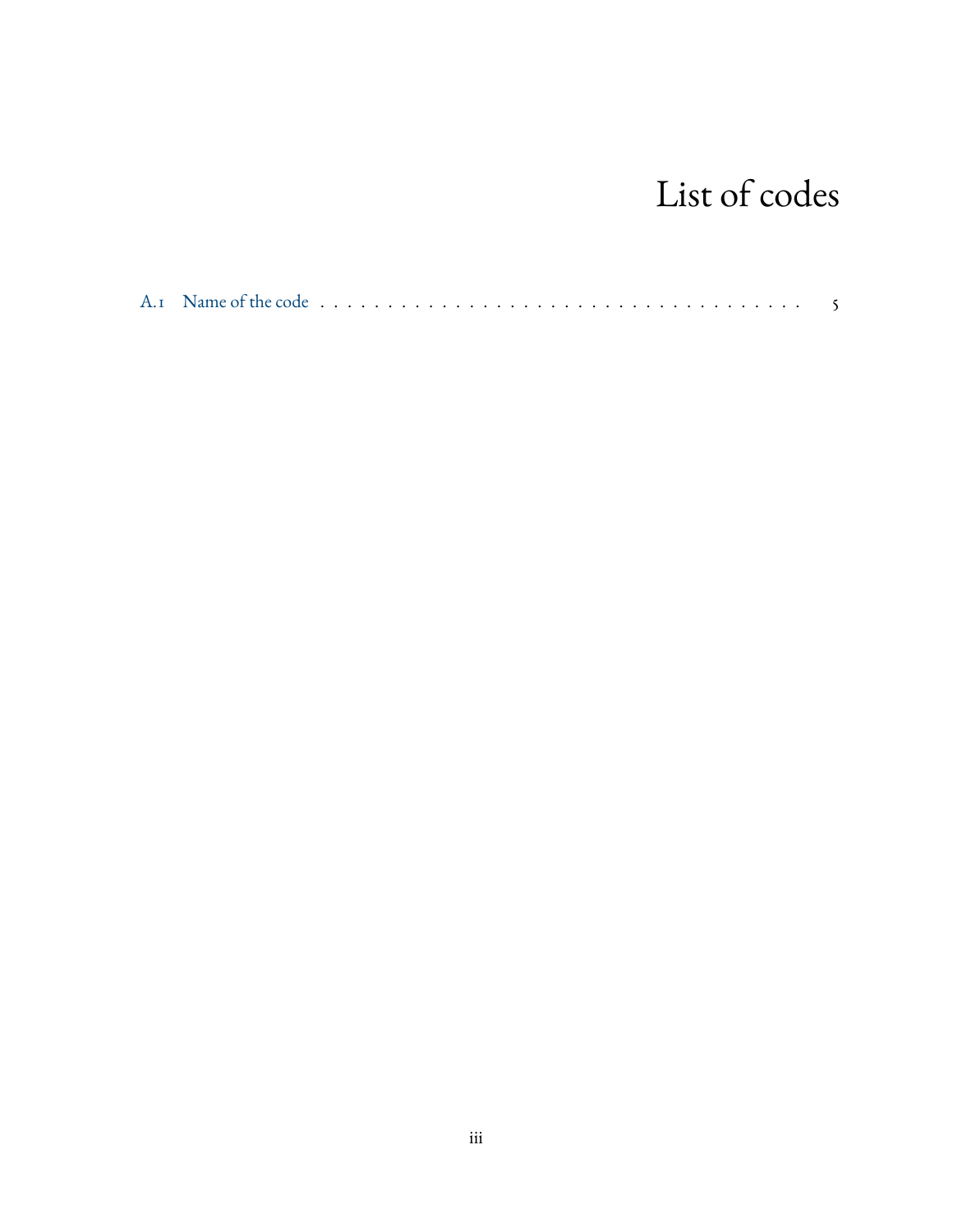# **1** Introduction

<span id="page-13-3"></span><span id="page-13-0"></span>**Theorem 1.1 (Theorem name).** *In a right-angled triangle, the square of the hypotenuse side is equal to the sum of squares of the other two sides.*

*Proof.* And its proof includes the blank square at the end.

**Lemma 1.2.** *The enumeration of the lemmas follows the numbering of the theorems.*

<span id="page-13-2"></span>**Corollary 1.3.** *The enumeration of the corollaries also follows the numbering of the theorems.*

**Proposition 1.4 (With or without a name).** *The enumeration of the propositions also follows the numbering of the theorems.And remember that you can cite another theorems, lemmas and corollaries like [1.3](#page-13-2).*

**Theorem.** *There are some theorems without number that can be used in certain cases.*

<span id="page-13-1"></span>*Proof.* See Figure [2.2.](#page-16-1)

 $\Box$ 

 $\Box$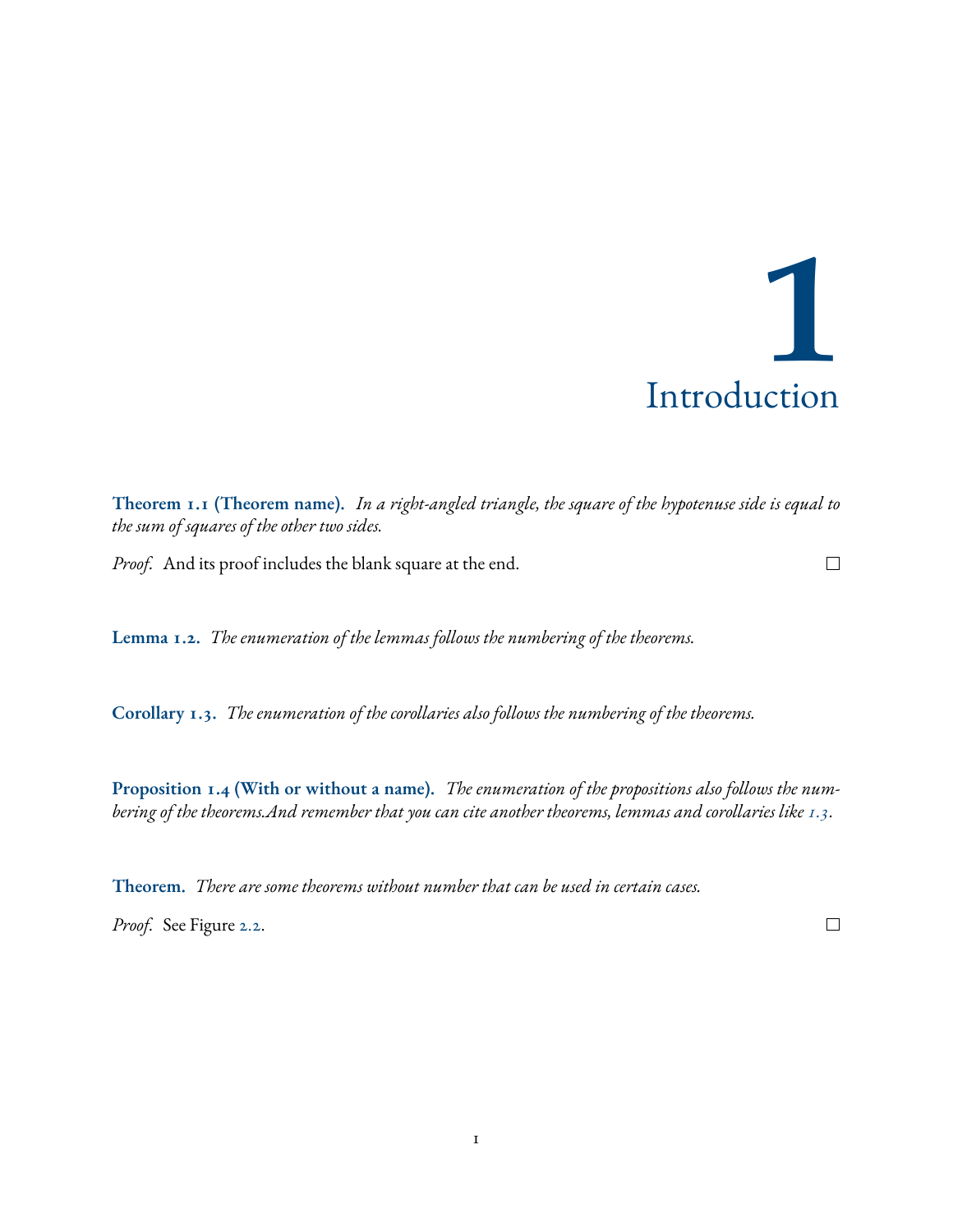#### 1.1 Name of the section

**Definition 1.** *Definitions have their own independent enumeration.*

**Axiom 1.** *Axioms have their own independent enumeration.*

**Example 1.** *Examples have their own independent enumeration.*

**Remark.** *Remarks are not numbered.*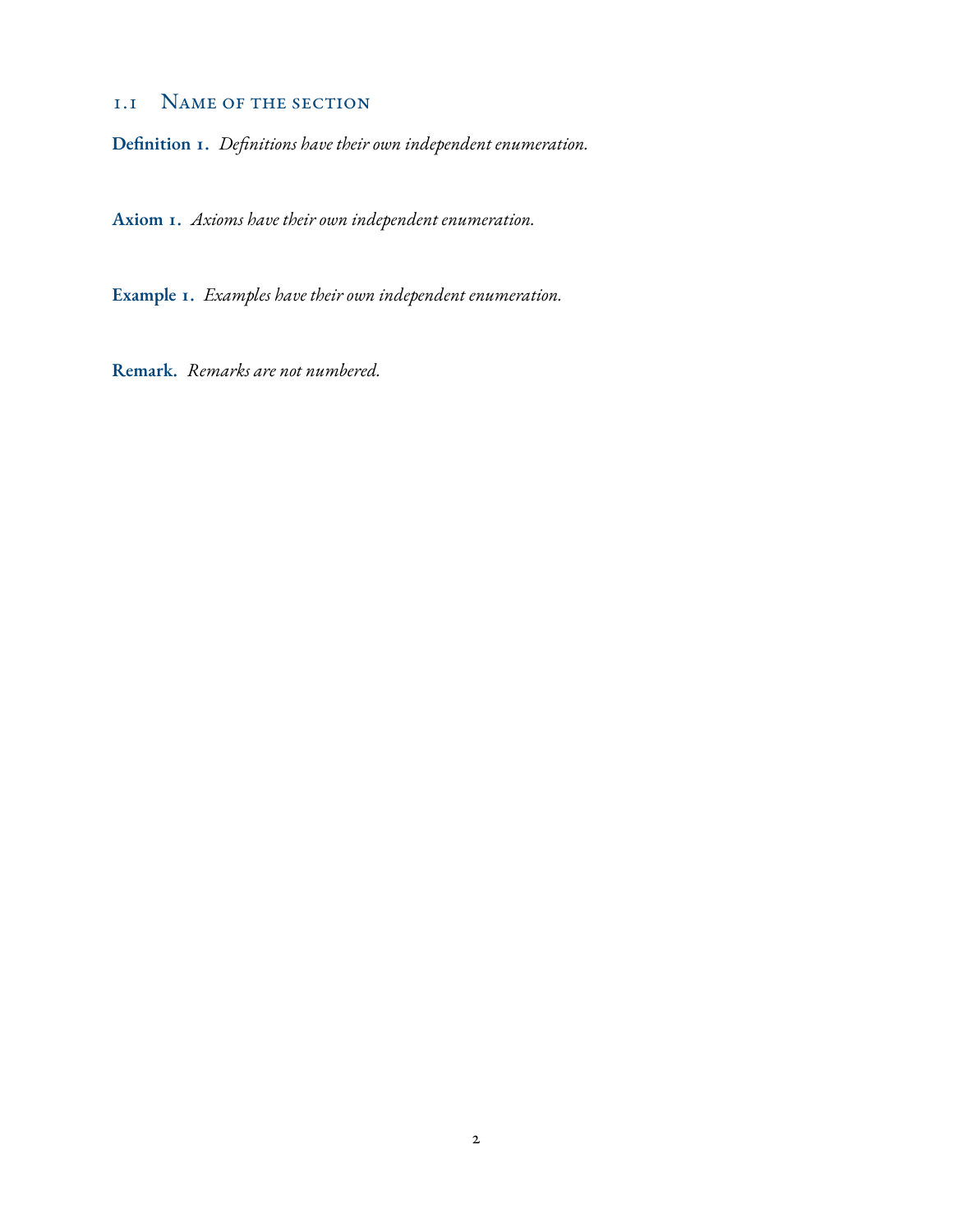<span id="page-15-0"></span>*A random profound quote from a famous literary writer.* Quota's author

## **2** Name of the chapter multiple line

#### <span id="page-15-2"></span><span id="page-15-1"></span>2.1 Examples of figures



**Figure 2.1:** Big alien.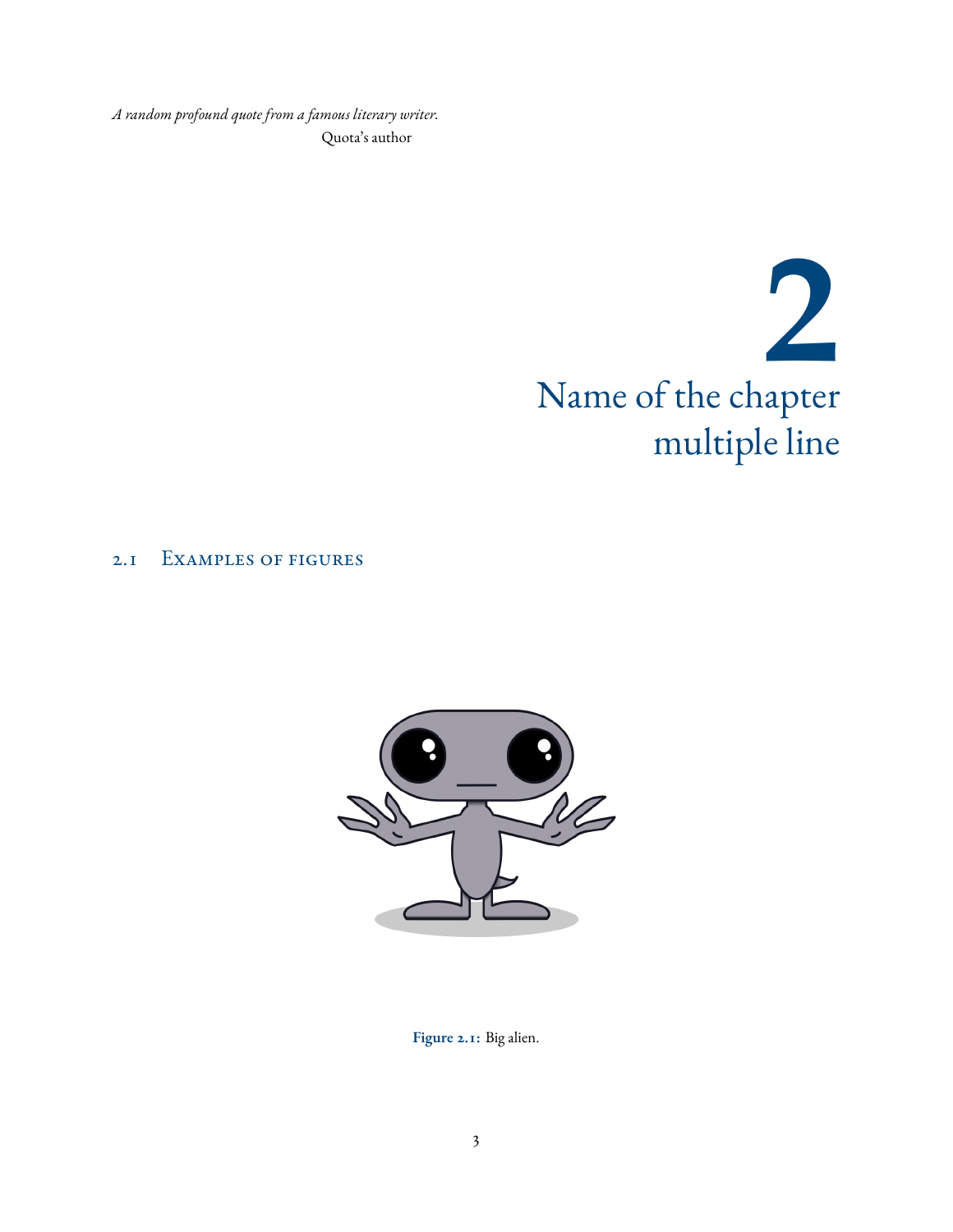<span id="page-16-1"></span>



**(a)** Left alien. **(b)** Right alien.

**Figure 2.2:** Caption of the image.

#### <span id="page-16-0"></span>2.2 Examples of citations and references to objects

We can cite the file of references, as for the article [\[2](#page-18-1)]. Or sometimes refer to multiple documents on referencesfile, like  $\left[1, 3\right]$  $\left[1, 3\right]$  $\left[1, 3\right]$  $\left[1, 3\right]$  $\left[1, 3\right]$  at the same time.

We can just reference to a figure wirting something like (see Figure [2.2](#page-16-1)).

It is also possible to reference any theorem with its label, like [1.1.](#page-13-3)

We can put equations in the \begin{align} environment and add labels to them.

<span id="page-16-2"></span>
$$
a^2 + b^2 = c^2 \tag{2.1}
$$

Ifthe equation has a label, is possible to reference it with  $(2.1)$  $(2.1)$  $(2.1)$ .

We also can reference another chapters by their labels as well [2.](#page-15-0) Or sections like [1.1,](#page-13-1) it does not matter if they are in a different chapter than the current one.

And finally, you can find a pretty popeye alien in Figure [2.1.](#page-15-2)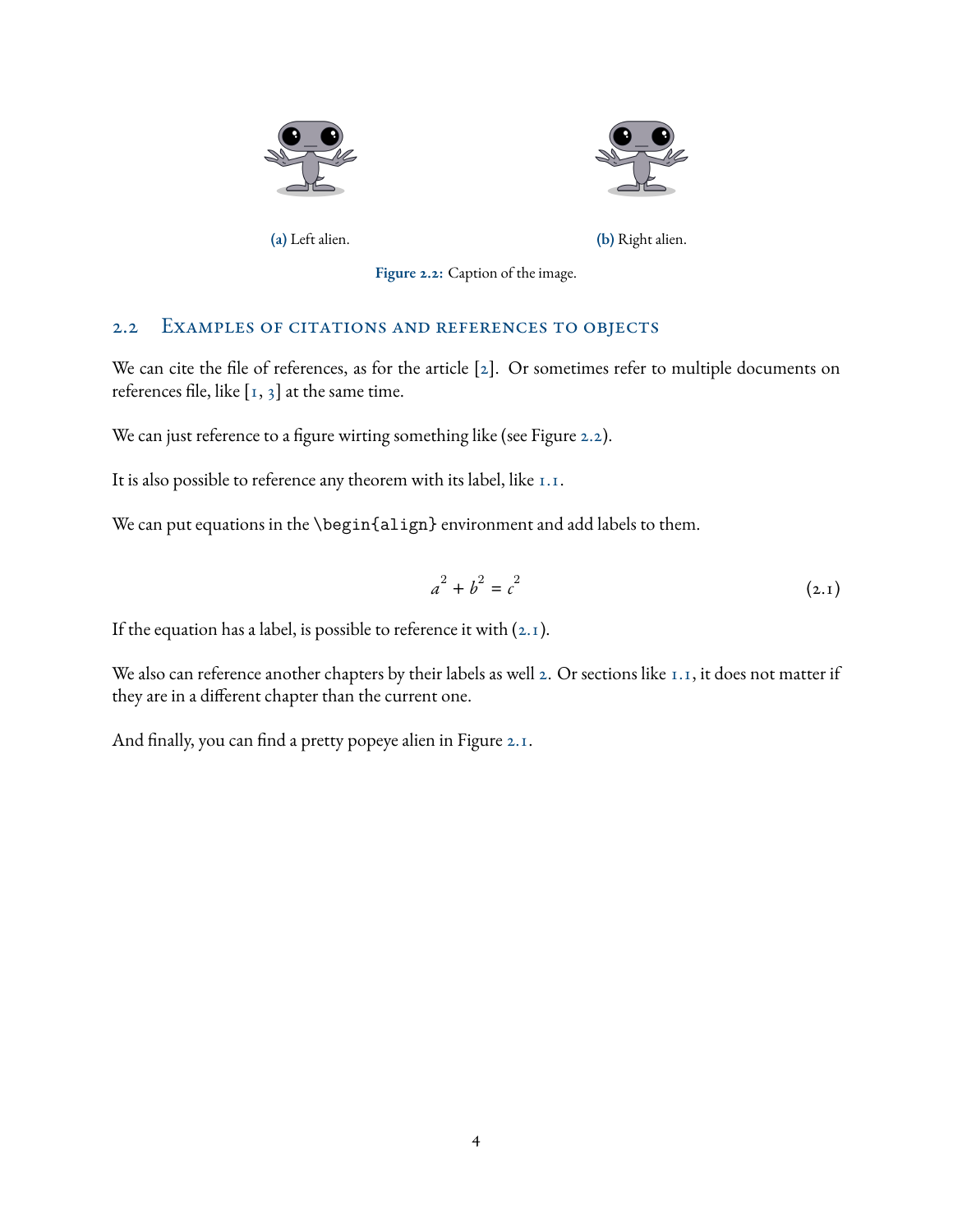

<span id="page-17-0"></span>In the appendices it is usually put tools that helped to obtain the results consolidated in the document.

If you want to put a link just use something like SAGEMATH.

<span id="page-17-1"></span>Also you can put code scripts if it's necessary, directly from file with the following structure

**Listing A.1:** Name of the code

```
1 def fib(n):
2 if n < 2:
3 return n
4 else:
\sin \theta + \sin \theta = \sin^{-1} + \sin^{-2}6 return fib(n-1) + fib(n-2)
```
Or if you want to write a section of code, use something like

```
>>> a = math.sqrt(2)>>> print(a)
1.4142135623730951
```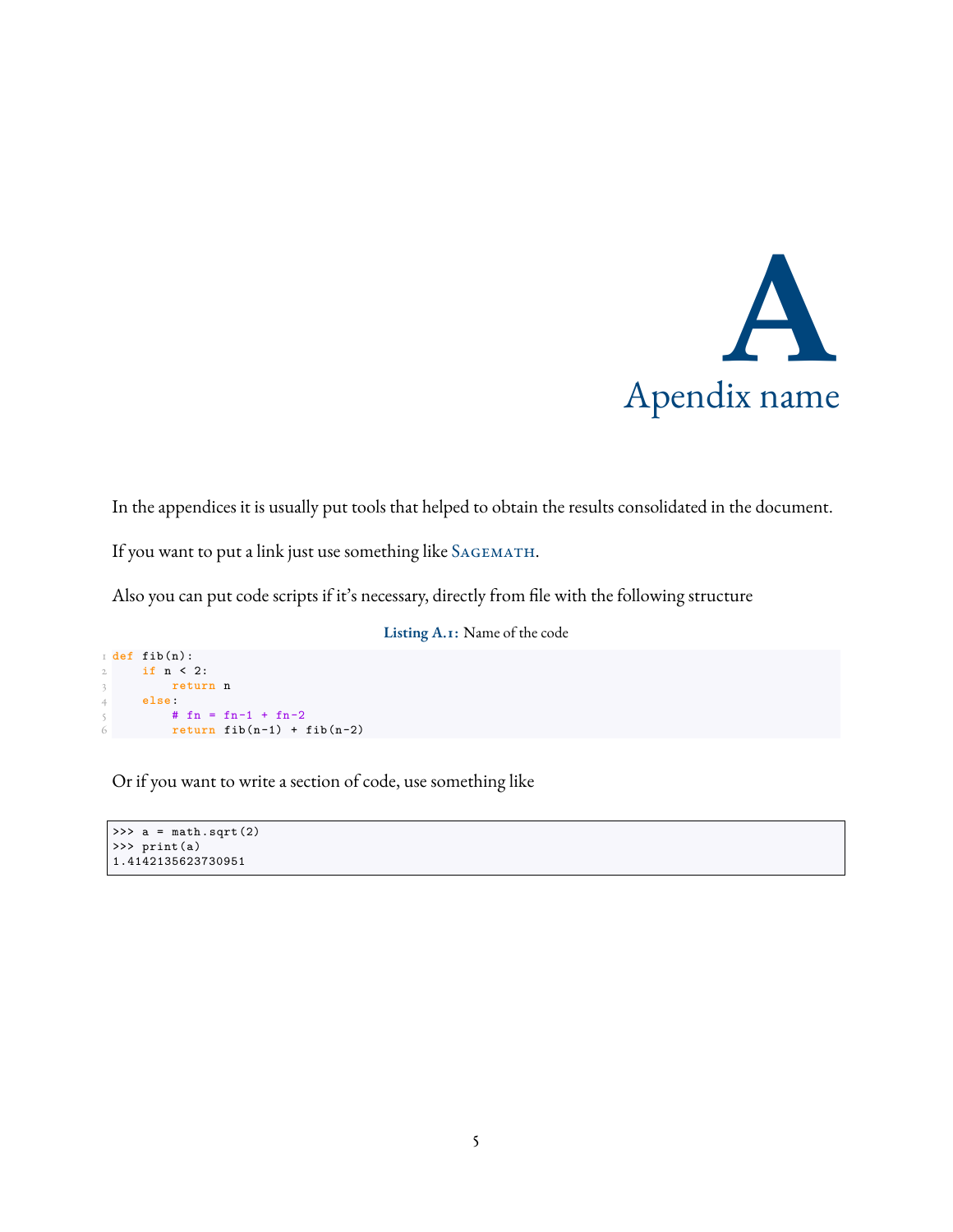### References

- <span id="page-18-2"></span><span id="page-18-0"></span>[1] Lastname, N. (2021). *Book title*, volume 1 of *Series 1*. Publisher.
- <span id="page-18-1"></span>[2] Lastname1, N. & Lastname2, N. (2021). Article title. *Journal*, 1(1), 1–10.
- <span id="page-18-3"></span>[3] Sloane, N. J. A. (1996). *The On-line Encyclopedia of Integer Sequences (OEIS).* OEIS Foundation, Incorporated.